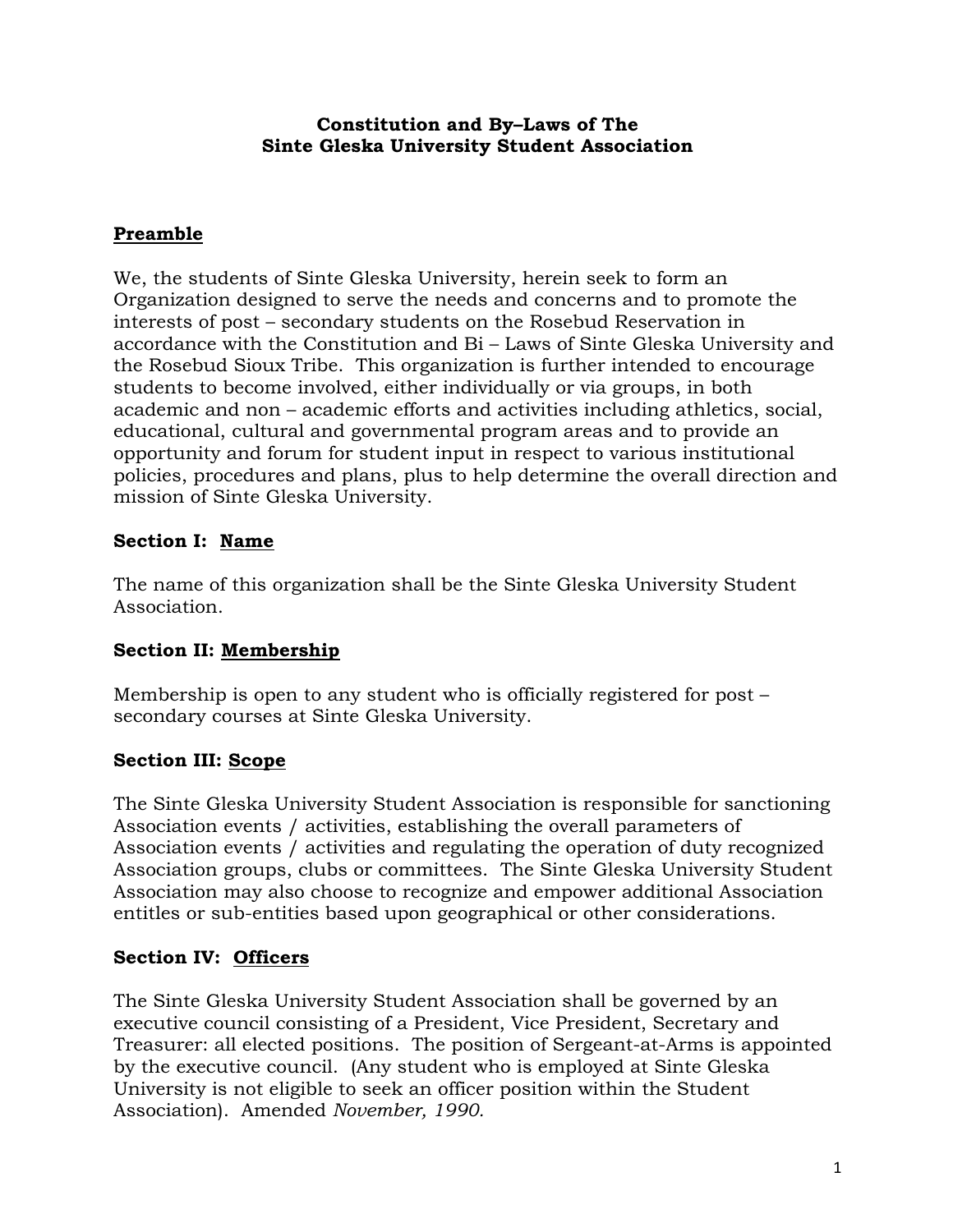The officers in conjunction with the general membership of the Sinte Gleska University Student Association are responsible for the programmatic and financial administration of the Association.

## **Section V: Nomination of Officers**

Nominations shall be initiated per individual candidate petition, as follows: petitions for the positions of President, Vice President, Secretary and Treasurer must be signed by at least 15 current full-time or part-time students. Candidate eligibility is based upon student registration status. Candidate eligibility is based upon student registration status. Each candidate must be in academic good standing possessing a GPA of 2.5 or higher. Candidates for the positions of President and Vice President must be registered as full time (12 credit hours) students and candidates for the positions of Secretary and Treasurer may be registered as a full time or part time student. Candidate eligibility and verification of petition signatures shall be certified by the Sinte Gleska University Student Services Department.

Petitions received after the closing date will be deemed invalid by the Sinte Gleska University Student Services Department and the prospective candidate (s) shall be declared ineligible to seek the position (s) on the executive council.

# **Section VI: Elections**

Elections shall be scheduled during each successive fall semester, concurrent with the annual election for Student Representative to the Sinte Gleska University Board of Regents. Election results shall be tabulated and announced by the Sinte Gleska University Student Services Department and two students as appointed by the Student Association. Election results shall be certified by the general membership of the Sinte Gleska University Student Association. In the event of a tie, a run-off election shall be scheduled at the earliest possible date.

Any student wishing to initiate a grievance action contesting either the election procedures of the election results must file a written complaint to the Student Services Director within three (3) working days following the annual election. Such a grievance shall be decided upon by a Student Election Grievance Committee, composed of the Student Services Director and three (3) students as appointed by the executive council of the Student Association.

Complaints citing irregular election procedures will be reviewed and the Student Election Grievance Committee will recommend the necessary changes to be incorporated into future student elections.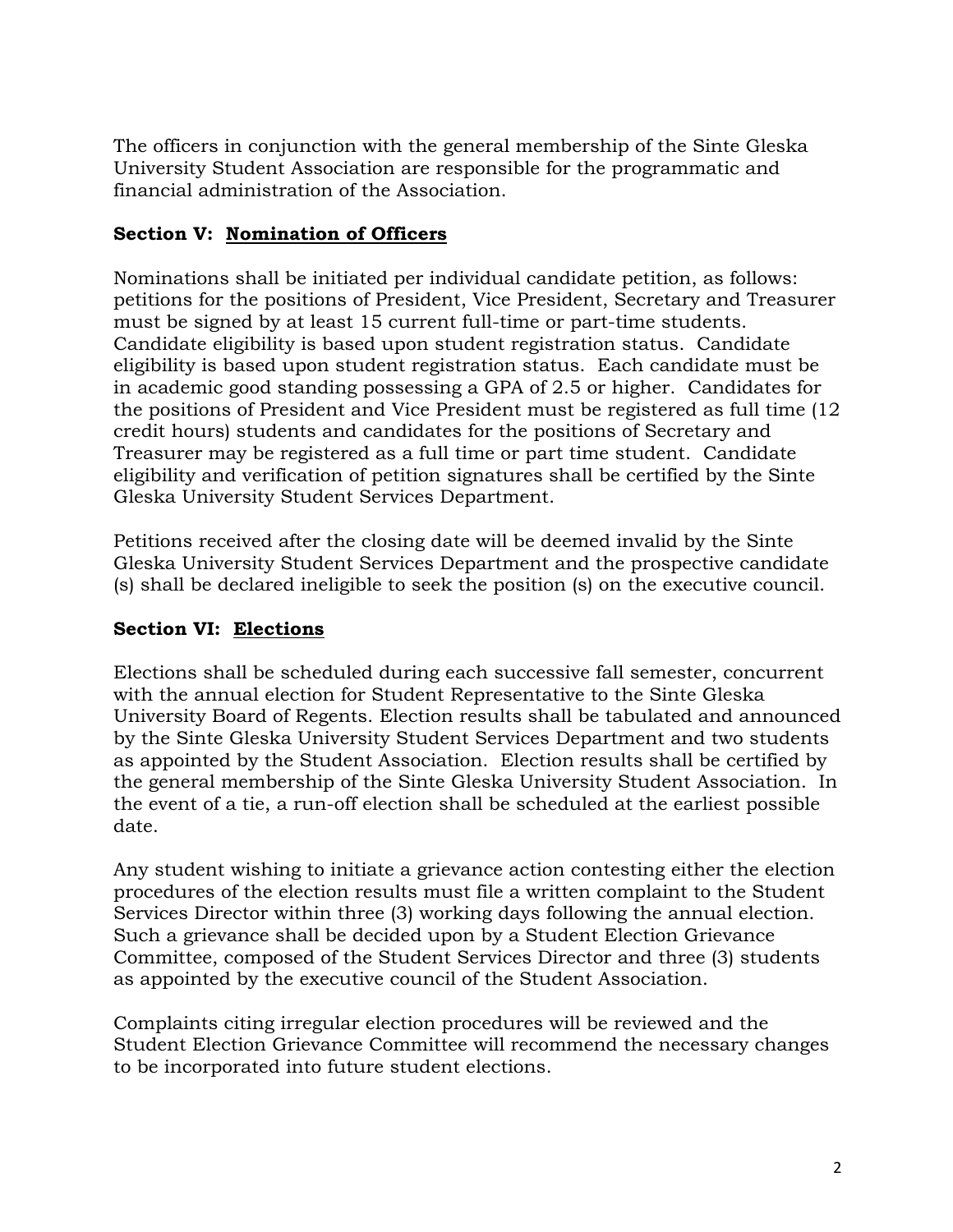Complaints citing election result discrepancies will be reviewed to determine whether or not the alleged discrepancies exist and whether or not the magnitude of the alleged discrepancies warrant a new election.

Upon conclusion of this review, the election results may be forwarded to the Sinte Gleska University Student Association for certification or the Student Election Grievance Committee may recommend a new election.

# **Section VIII: Terms of Office**

All Sinte Gleska University Student Association executive council officers are elected for one-year terms to begin following the annual certification of election results and to end upon certification of the next year's election results. NO elected officer will be eligible to hold office for more than four years.

# **Section IX: Resignation / Disqualification of Officer**

Officers wishing to resign from their elected positions must submit a formal letter of resignation to the President of the Sinte Gleska University Student Association (to the vice President in case of resignation of the President) at least two weeks in advance of such resignation. Officers who are no longer officially registered as students at Sinte Gleska University shall be automatically disqualified from completing their elected terms of office. Positions vacated due to officer resignation of officer disqualification may be filled through executive council appointment or special election.

### **Section X: Suspension of Officers**

Officers may be subject to suspension upon the request of fellow Sinte Gleska University Student Association Officers or upon request of the general membership of the Association. Officers or upon request of the general membership of the Association. Officers may be subject to suspension for failure to perform executive council duties or other conduct violations pursuant to the Sinte Gleska University Student Code. All requests for suspension of officers must be submitted in writing to the President of the Sinte Gleska University Student Association (to the Vice President in case of suspension of the President) and shall be ratified only upon a majority vote by the general membership of the Association. All officers subject to possible suspension are entitled to a hearing, if he/she so chooses, before an Election Grievance Committee as appointed by the Sinte Gleska University Student Association. Findings and determination of the Election Grievance Committee shall be presented to the Sinte Gleska University Student Association prior to any final decision regarding suspension of officers.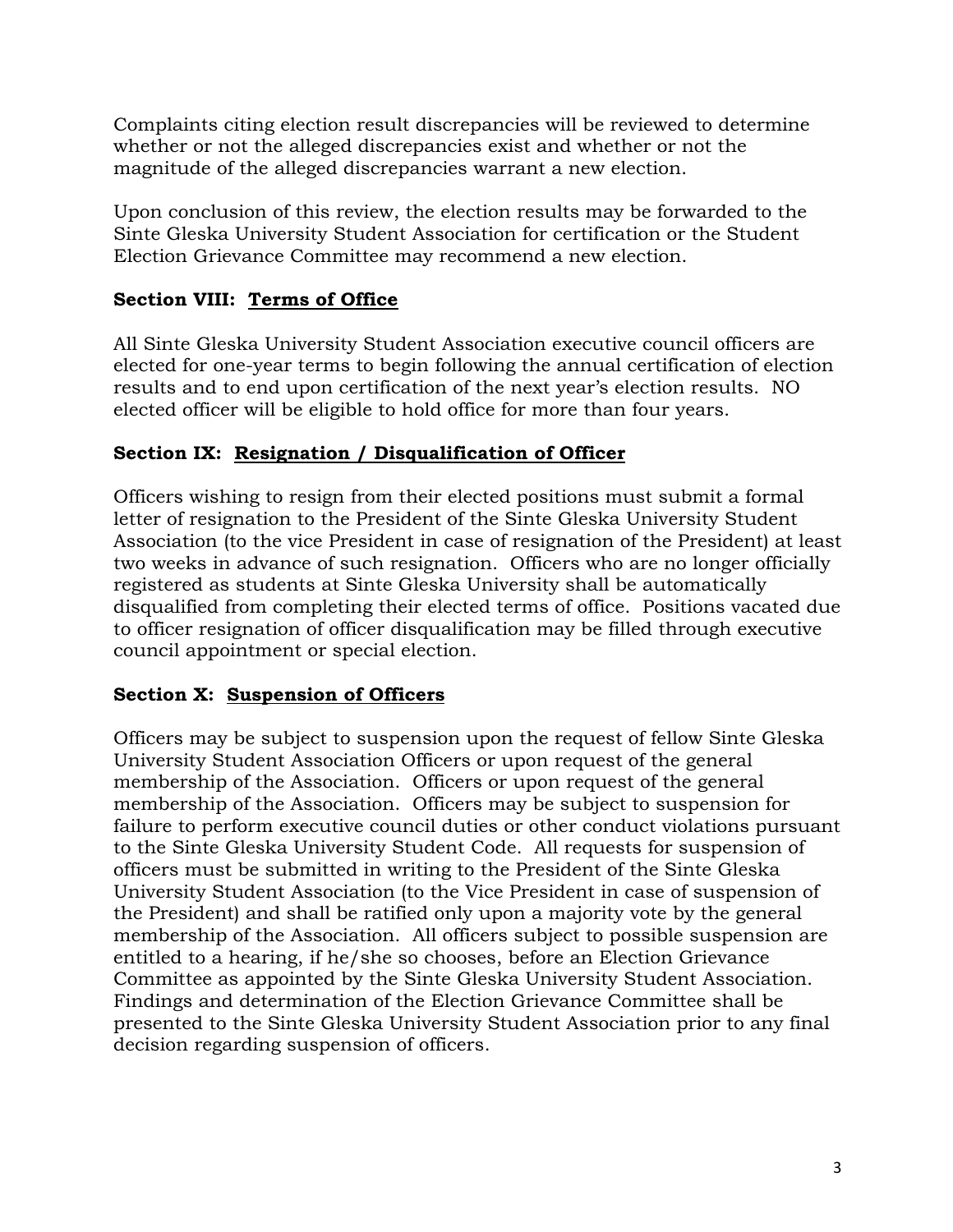### **Section XI: Groups, Clubs or Committees**

The Sinte Gleska University Student Association may sanction certain groups, clubs or committees, or additional Association entities or sub-entities (see Section III – Scope) which are deemed to representative and in the best interests of all students at Sinte Gleska University. All groups, clubs or committees or additional Association entities or sub-entities must seek and obtain formal recognition from the Sinte Gleska University Student Association and must renew their status on an annual basis. All groups, clubs or committees or additional Association entities or sub-entities shall be required, upon request by the Sinte Gleska University Student Association to furnish periodic program and financial activity reports. Failure to furnish requested information or other conduct violations may constitute cause for suspension or dissolution of said groups, clubs or committees or additional Association entities or sub-entities by the Sinte Gleska University Student Association.

### **Section XII: Amendment**

The Constitution and By-Laws of the Sinte Gleska University Student Association may be amended upon a majority vote by the general membership of the Association. *Amended November, 1990*